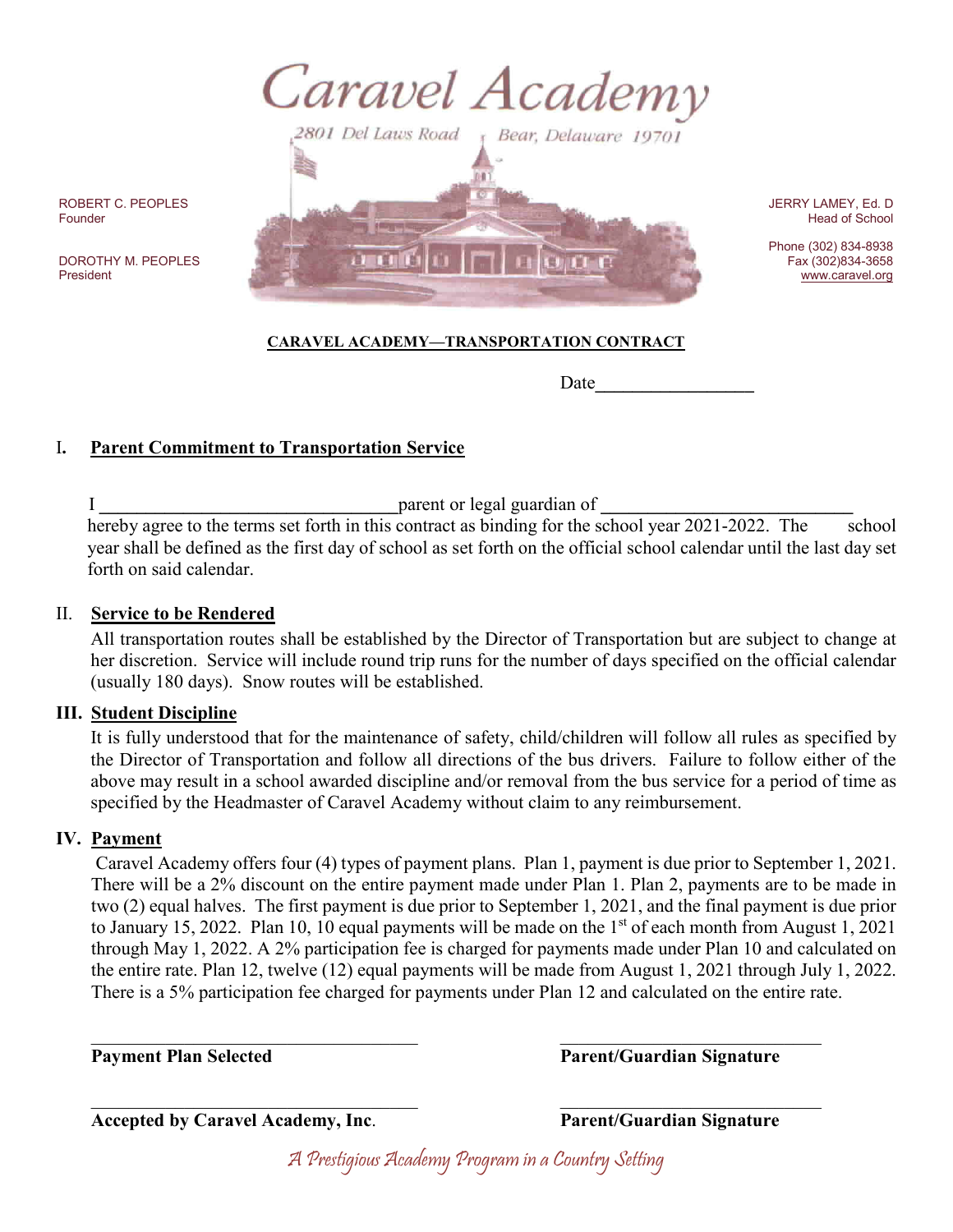

ROBERT C. PEOPLES Founder

DOROTHY M. PEOPLES President

JERRY LAMEY, Ed. D Head of School

Phone (302) 834-8938 Fax (302)834-3658 [www.caravel.org](http://www.caravel.org/)

# **CARAVEL ACADEMY BUS RIDER INFORMATION SHEET**

 $(1)$   $(1)$ 

**THE THE** 

*Cindy Hanifee* Finance Office **Director** of Transportation **Phone: (302)** 918-1103 **Phone: (302)-918-1107 Fax: (302) 834-5048 Email: [chanifee@caravel.org](mailto:chanifee@caravel.org) Email: [finance@caravel.org](mailto:%20finance@caravel.org)**

If your children require bus service for the school year 2021-22 complete this form and return with your contracts. This form must be returned in order to activate bus service.

|                                                                                           |  | ENTERING GRADE _____________ |  |
|-------------------------------------------------------------------------------------------|--|------------------------------|--|
|                                                                                           |  |                              |  |
| ENTERING GRADE _______________<br><u> 1980 - Johann Barnett, fransk politik (d. 1980)</u> |  |                              |  |
|                                                                                           |  |                              |  |
|                                                                                           |  |                              |  |
|                                                                                           |  |                              |  |
| CITY, STATE, ZIP <b>EXECUTE A STATE AND THE STATE ASSESS</b>                              |  |                              |  |
| MOTHER'S NAME____________________Cell Phone:_____________Work Phone: ___________          |  |                              |  |
| FATHER'S NAME _____________________Cell Phone: _____________Work Phone: _______________   |  |                              |  |
| EMERGENCY CONTACT_______________Cell Phone:_____________Work Phone: _____________         |  |                              |  |
| ENTER LOCATION OF PICK-UP OR DROP-OFF IF OTHER THAN HOME ADDRESS                          |  |                              |  |
|                                                                                           |  |                              |  |
|                                                                                           |  |                              |  |
|                                                                                           |  |                              |  |
|                                                                                           |  |                              |  |
| Number of Days Riding the Bus: __________                                                 |  |                              |  |
| A Prestigious Academy Program in a Country Setting                                        |  |                              |  |